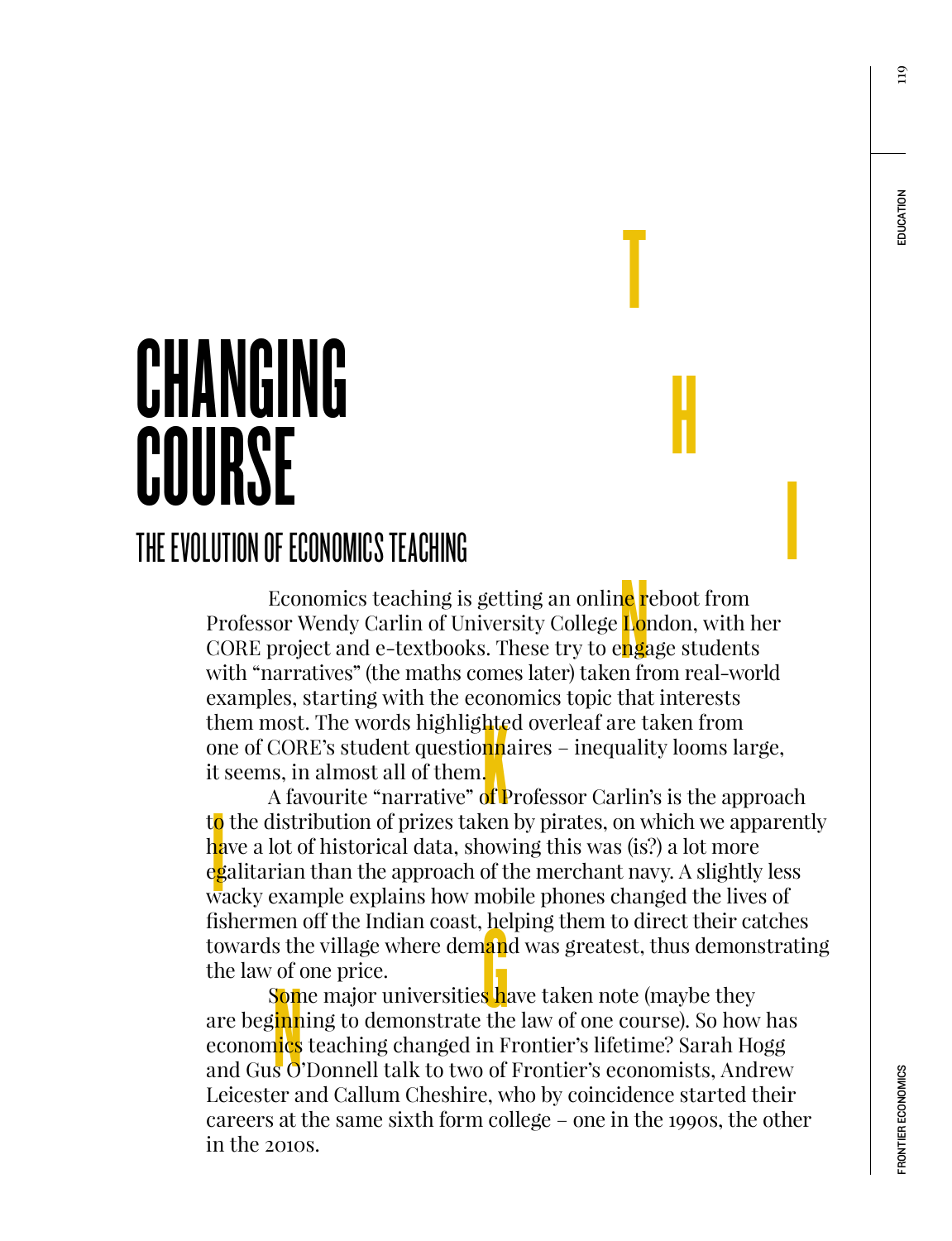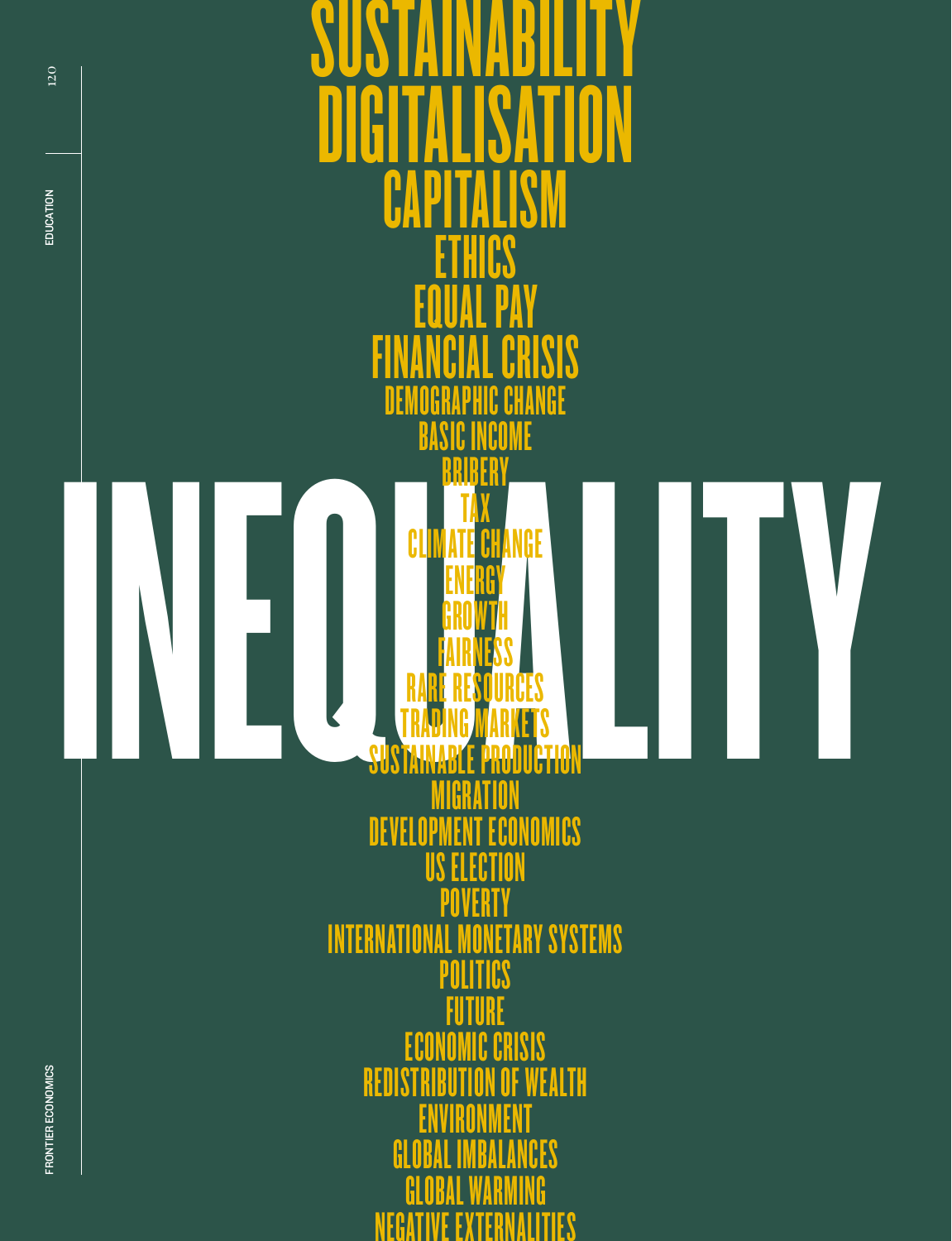## ANDREW LEICESTER (AL)  $\mathsf{CALLUM }$  CHESHIRE  $_{\tiny{\textrm{\tiny{CC}}}}$ SARAH HOGG (SH) GUS O'DONNELL (GO'D)

A



WITH

SH: **Andrew, Callum: what made you choose economics to begin with, way back at A level?**

Q

AL: There weren't any "pop econ" books like *Freakonomics* around then to pull me in, and I can't pretend it was the state of the world around me! I read the college's prospectus at high school: it had a short introduction to all the possible choices, and I vividly remember that the first line for this subject was: "Economics is about matching limited resources to unlimited demand". So I thought: well, maybe that sounds interesting. In 1998 there weren't many of us taking the A level – 10 to 15 out of a year group of 200. It was a bit of a "boys' subject" – only a couple of girls in the class. I had been thinking about reading maths at university, but I enjoyed economics enough to choose it instead, to read at Cambridge.

**CC:** There were twice as many of us taking economics A level in 2012. It wasn't that long after the financial crisis, and we wanted to know what on earth the banks had been up to. (What was this thing called a sub-prime mortgage, anyway?) I'd been thinking of reading history, but opted for economics at Birmingham instead. My class was still mostly boys; the girls tended to choose psychology.

**SH:** Maybe they were smart enough to know that the psychologists were getting ready to mount a takeover – that behavioural economics was going to be the big new thing. Ah well, at least there's a behavioural strand to A level economics nowadays.

AL: But the gender imbalance doesn't seem to have changed much. I checked: for economics A level entries nationwide in 2017-18, the male-to-female ratio was more than two to one. Mind you, the girls did better: 34.1% got A or A\* compared with only 29.4% of boys.

#### SH: **What was the A level course like in your time?**

AL: Macro and microeconomics were treated quite distinctly. We did a bit of political economy – a whistle-stop tour in macro of how political thinking evolved from Keynesian demand management through to monetarism, for example. And one part of the final exam was based on real-world case-study applications, but otherwise I got a thorough grounding in some standard theory – demand and supply, equilibrium, profit maximisation, demand elasticities – which was a good preparation for university.

121